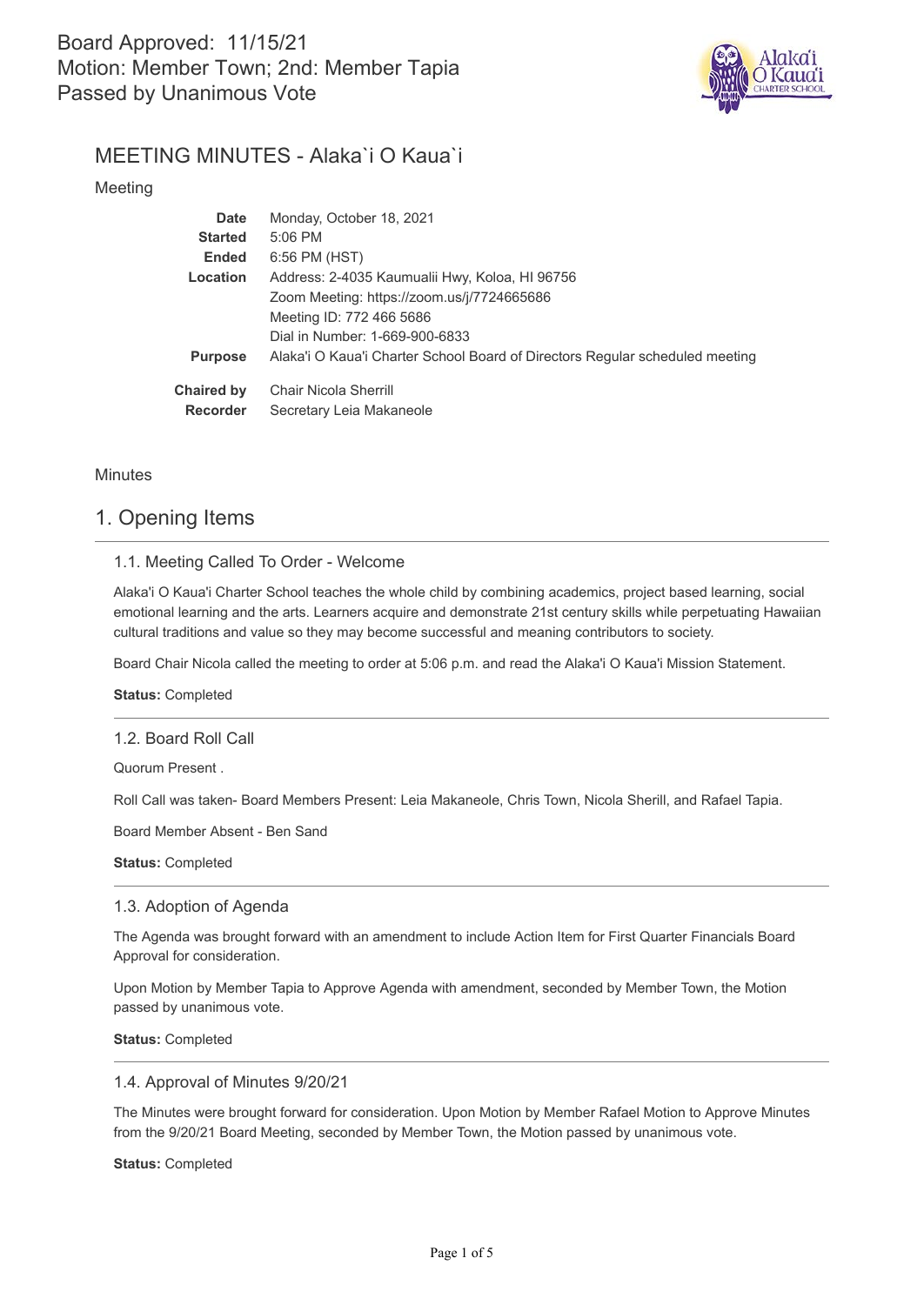

Documents

Minutes-2021-09-20.pdf

# 2. Public Comment

## 2.1. Comments from Guests

Laura Williams, the Secretary for the PTN, was introduced by Director DJ follwed by a brief overview of the progress with the PTN.

No other guests comments avaiat this time.

**Status:** Completed

# 3. Curriculum Moment

### 3.1. Facilitator Presentation

Hawaiiana Kumu Chris was Unavailable for Presentation.

School Director Adams Noted Anne Estralla our Hawai'iana observer has been schedule to return to Alaka'i O Kaua'i for a follow up.

#### **Status:** Completed

Documents

• Kumu Chris Introduction-Oct, 2021.pdf

# 4. Service Provider

### 4.1. Service Provider Presentation

Julie Halliday presented specific services that are a continuation of the support structured for Professional Development, PBL support for Facilitators/Learners, and Technical Support towards the School.

#### **Status:** Completed

Documents

• Service Provider Report-Sept Services Alakai.pdf

# 5. Administrative Reports

## 5.1. School Director Report

- Education/Curriculum
- Facilities
- Enrollment
- Fundraising / PTN
- Personnel

### **Education and Curriculum**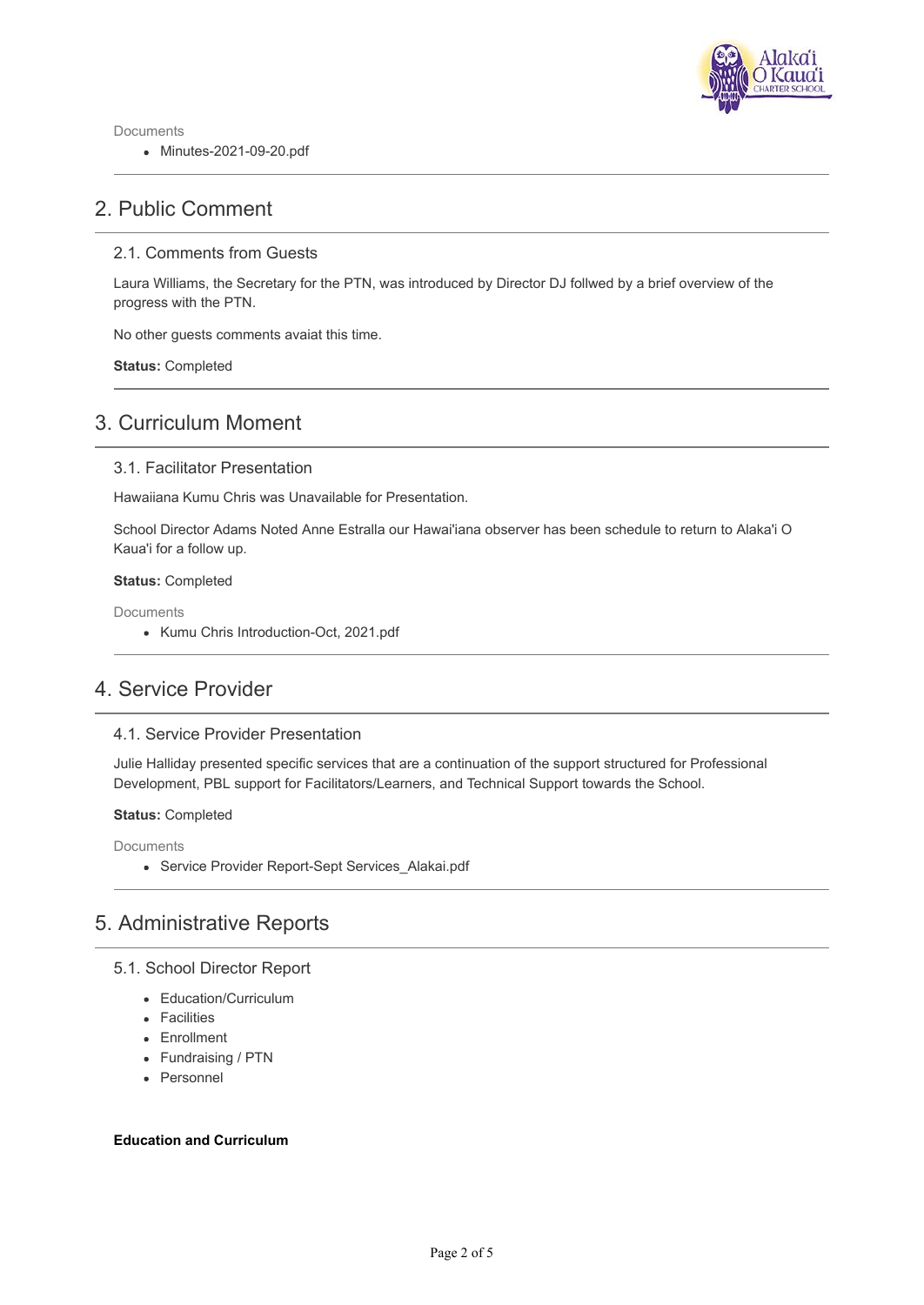

Our character trait focus for the month of October is SELF CONTROL and we are pleased to see this trait embraced in morning virtual assemblies, in classrooms, and all interactions on campus. As shared previously in our learning community we were blessed to enjoy 10 weeks fo uninterrupted education on campus with ZERO closures due to COVID quarantines. We will conclude "Dream Up to Space" with our Celebration of Learning in the gymnasium on Friday, November 5th.

### **Facilities**

 Jon is currently working on expanding the outdoor eating areas for various grade levels plus has created indoor eating area in the Gym. working on alternative flooring options for the school and we are addressing any potential mold issues with the current carpet.

### **Enrollment**

Projected Enrolment: Alaka!i O Kaua!i Charter School was funded for 180 student learners as submitted to the Hawai'i Charter Commission in April, 2021. Current Enrolment: As of October 18th, 2021 Alaka!i O Kaua!i Charter School has 198 learners confirmed. 180 oncampus learners and 18 confirmed Distance Learning students enrolled. A procedure for the process for our learners to be educated in either on campus or Distance Learning was written for the Board of Directors to deliberate. As the Distance Learning portfolio was added on a probationary experiment it was written as a procedure and not a policy.

### **Fundraising / PTN**

The last "No Hoa O! Alaka!i, Friends of Alaka!i" Meeting was held on Wednesday, October 6th at 5pm virtually. The next meeting will be on Wednesday, November 3rd and will also be held virtually. The new PTN President is Kalina Harding and former President Cara Brosius has moved to Teacher-PTN liason. The PTN approved the purchase of 20 new Chromebooks for the school to address our deficiencies in electronic devices. Mahalo e Patricia for providing clear and concise Financial statements for this group.

### **Personnel**

Although we are fully staffed at this time we continue to advertise and interview quality candidates to join our team at Alaka!i O Kaua!i Charter School.

### **COVID Update**

 As of October 11th, 2021 at the time of this upload we have had zero COVID cases on campus. As of October 11th, 2021 at the time of this upload we have had zero COVID close contact cases that would require a quarantine of a classroom, learners, or staff. As of October 11th, 2021 at the time of this upload Alaka'i O Kaua'i Charter School was 100% in compliance with the requirements of the Governor's Proclamations.

#### **Status:** Completed

**Documents** 

- Director Board Report Oct 18, 2021.pdf
- Distance Learning Pilot Program Procedure.pdf

### 5.2. Financial Report

Member Rafael Read aloud the emailed repord from Member Ben Sand as follows,

" Kudos to DJ and Patricia for outstanding work completing the audit in swift and precise fashion. I have utmost confidence in the brain trust of DJ, Patricia with the careful eye of Jay Mayaki's team completing the audit. We have made significant strides in our overall financial picture (\$200,000+ added to our balance sheet yoy), accurate financial reporting (high fives all around Patricias office), and general stability, implementation and momentum of the school (high fives around DJ's office).

I am comfortable with the monthly and first quarter financials sent via Patricia and ask that she present them.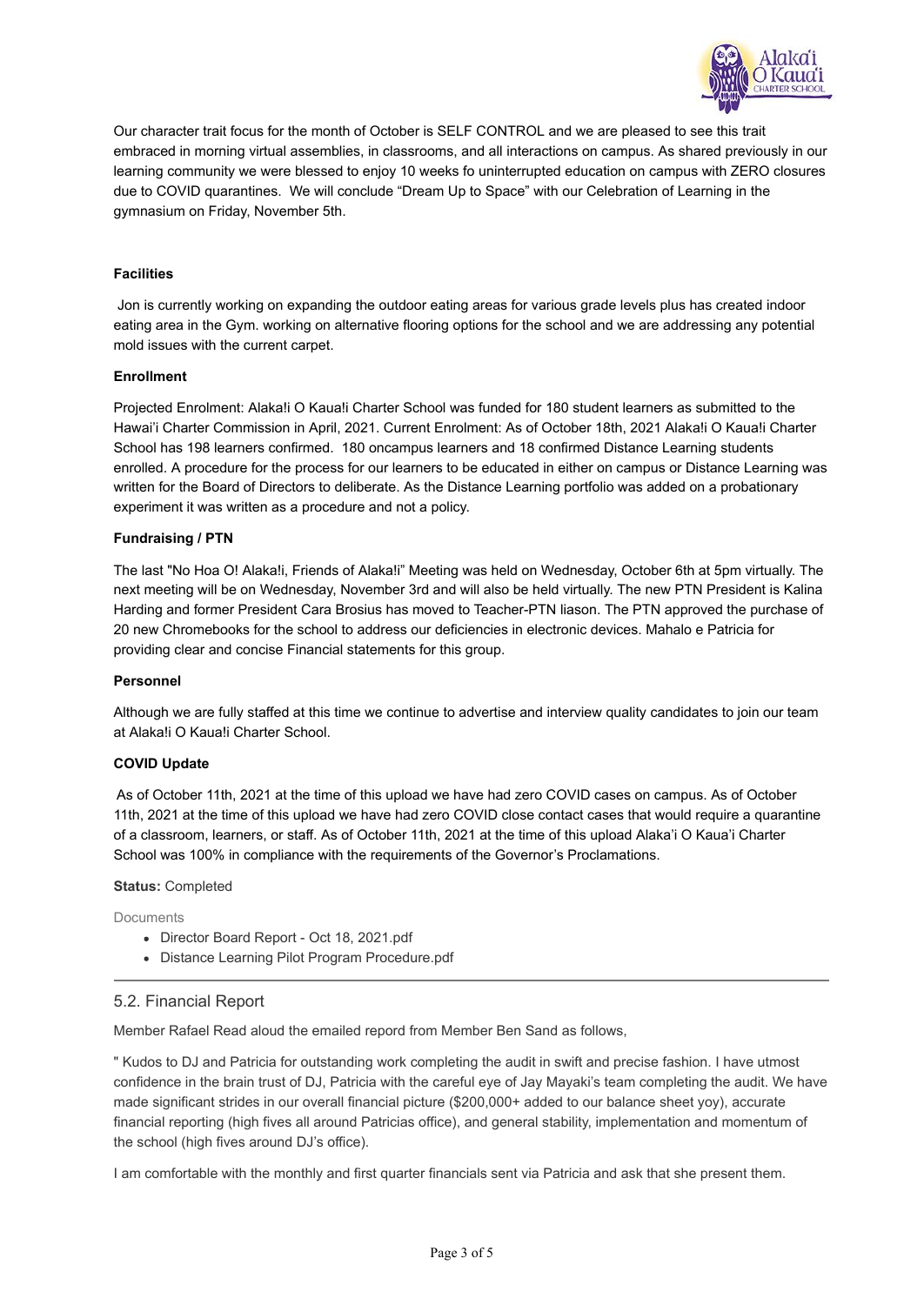

I am comfortable with the audit report and ask that DJ present it (along with any time yielded to Patricia if needed).

I will spend more time thoroughly reviewing the audit and financial reports sipping my favorite beverage once I return from this mainland trip. If I find anything of concern you'll surely hear from me. "

September General Ledger Beginning Balance: 937,101.69

Ending Balance: 796,195.11

September Reconciled Beginning Balance: 937,101.69

Ending Balance : 783,331.38

#### **Status:** Completed

Documents

- 2020-2021 Audit Report Transmittal Letter-Miyaki.pdf
- 2020-2021 Audit Report-Miyaki, CPA\_Alakai.pdf
- 2020-2021 Audit Report Communication with Those Charged With Governance-Miyaki.pdf
- 2020-2021 Audit Report Management Representation Letter-Miyaki CPA.pdf
- 2020-2021 Audit-Support Doc Adjusting Journal Entries-Miyaki.pdf
- 2020-2021 Audit-Support Doc Reclassifying Journal Entries-Miyaki.pdf
- 2020-2021 Audit-Support Doc Trial Balance by Report Categories.pdf

#### 5.3. Board Committee Reports

- Chairperson report: Nicola
- Education and Curriculum: Chris
- Human Resources Oversight: Leia
- Facilities and Maintenance: Rafael
- Board development and Governance: Nicola
- Finance and Audit: Ben

Education and Curriculum- Member Town had nothing to report.

Facilities and Mainternanace- Member Tapiahad nothing to report.

Finance and Audit: Patricia Presented on the Financials as seen in Financial Report at request of Member Sand

Human Resource Report: Member Makaneole had nothing to report at this time.

Chairperson Report: Board Chair Sherill Made a request for Facility Report. Haven't heard from MLN about lease and currently its at a standstill.

#### **Status:** Completed

Documents

- Financial Report-Board Report September 2021.pdf
- Financial Report-Bank Reconciliation September 2021.pdf
- Financial Report-Bank Statement FHB September 30, 2021.pdf
- Financial Report-P&L and Cash Flow September 2021.pdf
- Financial Report-Fundraising September 2021.pdf
- School Finance-1st Quarter Report-P&L and Balance Sheet.pdf

## 6. Action Items

6.1. 2020-2021 School Audit Report